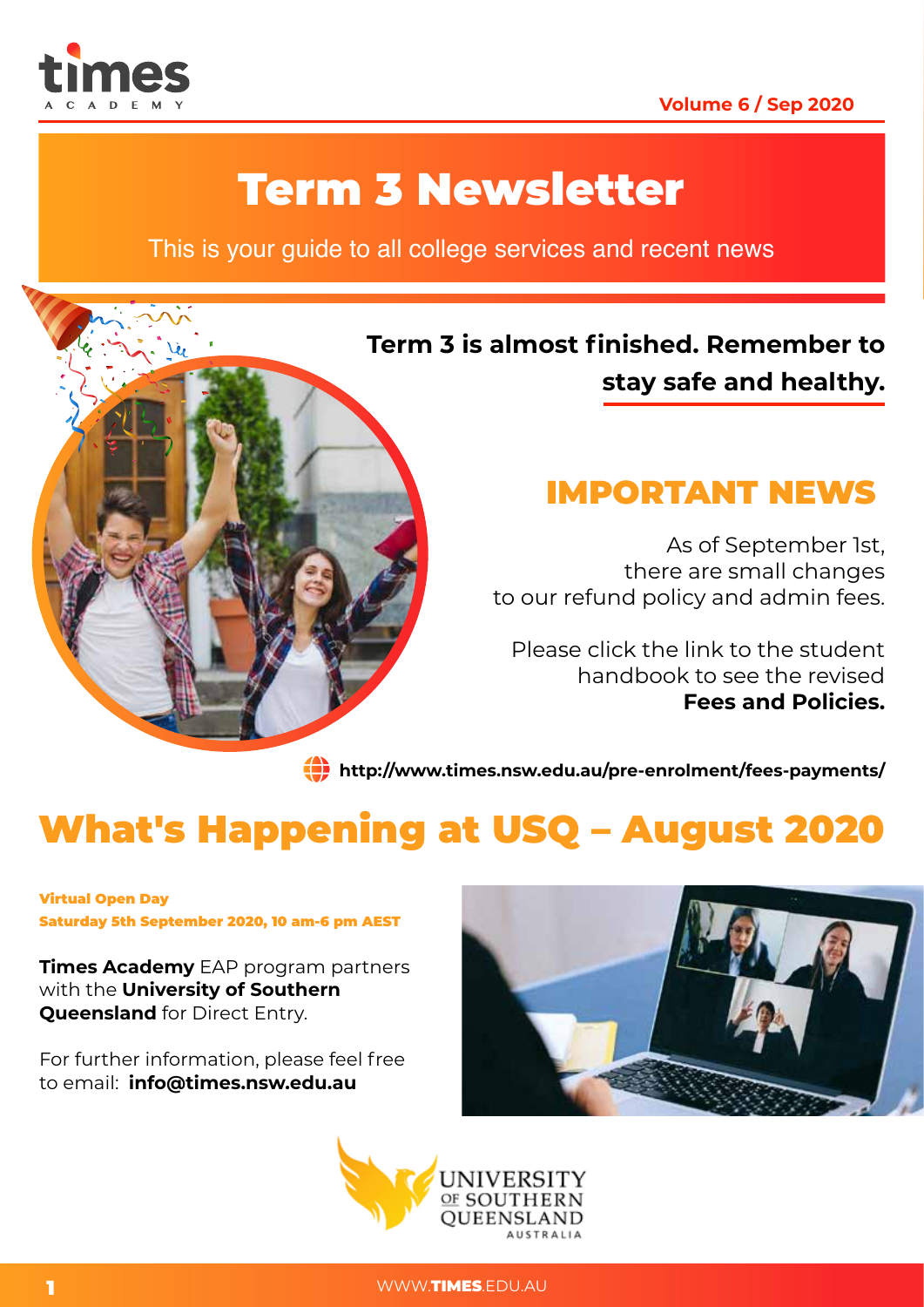**Early Childhood Education and Care | Students' Testimonials** 

# Childcare Work Placement in COVID19

am Jelly. I started my study in TA, learning Early Childhood Education Care in early July this year, and then I started looking for a student work placement. Fortunately, one of the child care centres nearby accepted my application, so I really cherish this precious opportunity. Before this, I sent at least 30 emails and were rejected by most centres. Due to COVID-19, many child care centres have to shut down because of low attendance and many parents are worried about the safety of their children and fear of being infected in child care centres, then they keep their children at home. |<br>|<br>|

As the health and wellbeing of our children is our highest priority, in order to protect our children, to minimise the

*"The health and wellbeing of our children is our highest priority."* 

risk of infection, our educators are paying great attention to sanitation and disinfection work. In addition to the usual cleaning work, disinfectants are now used to clean the floor of the centre at noon and night; children's mats, all toys (legos, building blocks, and animal models, magnetic tiles, squishy sponges, balls etc…) must be wiped with disinfectant towels or soaked in disinfectant water twice a day. Undoubtedly, it has doubled the workload for educators. On the other hand, hygiene instruction is incorporated into the curriculum, such as hand washing songs; and all staff are overseeing vigilant hygiene practices as well. As for parents, they are not allowed to enter the centre, only can they drop and say goodbye to their children after signing at the entrance.

In my opinion, the current second rebound of the pandemic will indeed cause adverse effects, but as educators, definitely, must do our utmost to prevent the expanding of this pandemic, following the government's guidelines to overcome the difficulties. Hope that more

children can return to the child care centre safely to meet their good friends and their dear educators. To protect yourself is to protect our children.

#### **Yanlan Fu (Jelly)**

#### **Times Academy Student Certificate III in Early Childhood Education and Care**

The social time, every educator follows<br>the social distance in the center, and parents<br>cannot come into the centre. When I came back<br>to the centre, I found the children have a good the social distance in the center, and parents cannot come into the centre. When I came back to the centre, I found the children have a good understanding about the virus. Families had taught their children about the virus in different ways, like why we need to stay at home, if you cough you need cover your mouth with your elbow. Educators explained to the children because the virus we need wash hands before we touch the toys or books, we can't hug each other. In my centre, we think every child should know how can protect themselves in this special time, educators and families can work together to protect the children. As a student, I felt little bit nervous before I restarted the

*"During this special time, every educator follows the social distance in the center."* 

work placement. But when I came back to the centre, I felt that I just do my work placement in a different way, it's not scary. If the young children can copy with this pandemic, why I cannot? Just follow the new policies and do my best.

#### **Xue Geng (Helen)**

**Times Academy Student Work Placement during COVID19**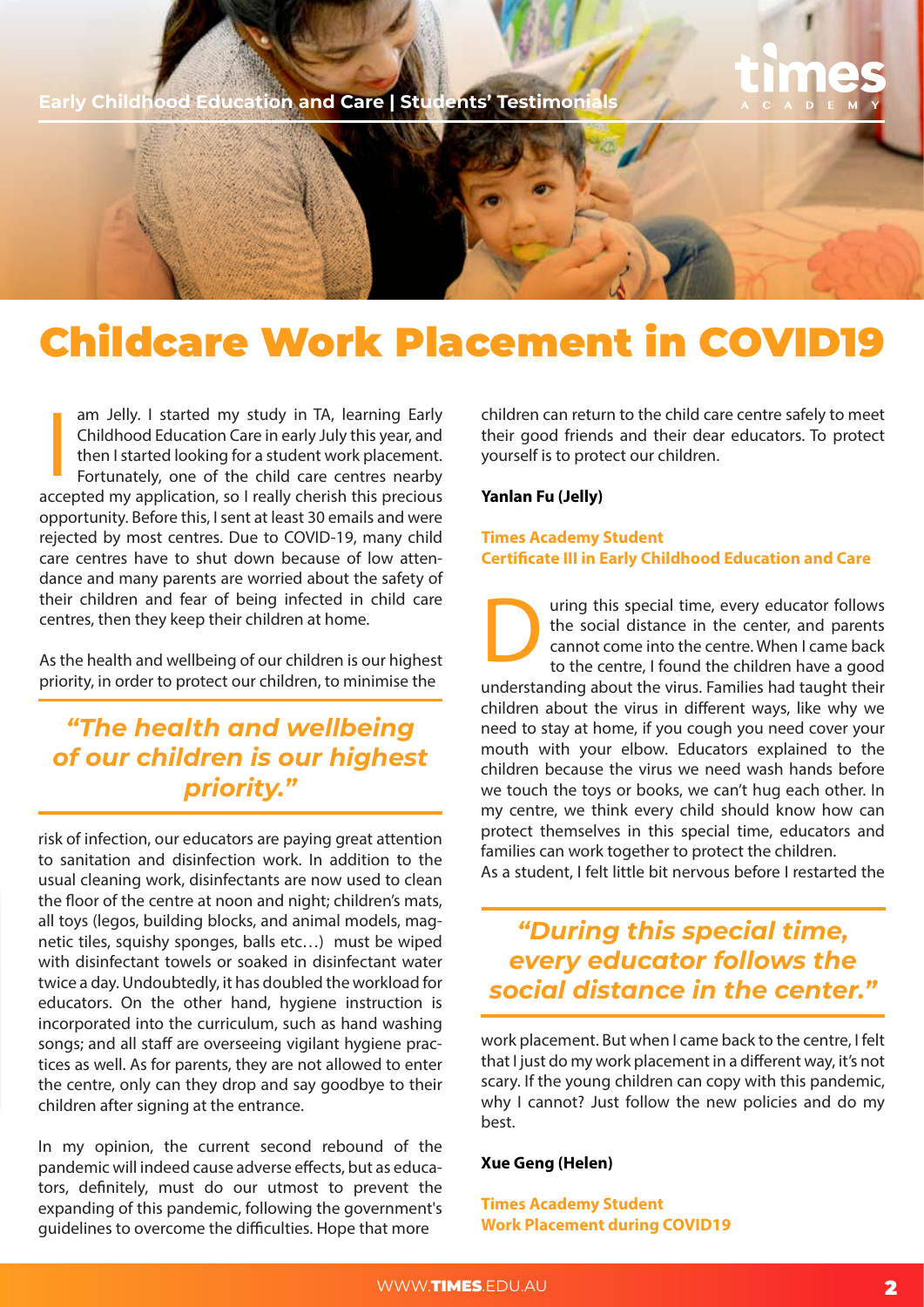

## Times Academy and Bread Of Life Supporting International Students During COVID-19

#### **28th August 2020, Times Academy College**

s we all know, COVID-19 epidemy has been an atrocious situation in the whole world, and many people, including international students, have been struggling to maintain a financial income. Fortunately, out there exists many alternatives for reaching out help, to mention one, non-governmental organizations are helping those who are in difficulties. s we all know, COVID-19 epidemy has been an<br>atrocious situation in the whole world, and<br>many people, including international students,<br>have been struggling to maintain a financial<br>students, they managed to pack a generous

Bread of Life is one of these organizations that is managing to help a large number of students. In partnership with Times Academy, Bread of Life gave away complete hampers of food to students to take back home.

rice, tomato cans, pasta, tuna fish cans, coffee, and the list goes on. Also, they managed to pack a generous bag of bread, of many kinds, for instance. Sweetbread, (good with a coffee). The basic "sandwich bread" perfect for toast and some small ciabatta bread, ideal with cheese (mmm...yummy).

Thanks to everyone who assisted in this successful event, especially to Times Academy for caring and organizing, and to Bread Of Life for showing us this great example that sharing with others is an excellent value to learn and to practice, so to look after our friends and family.



Photos from left to right: supporting international students at Times Academy College.